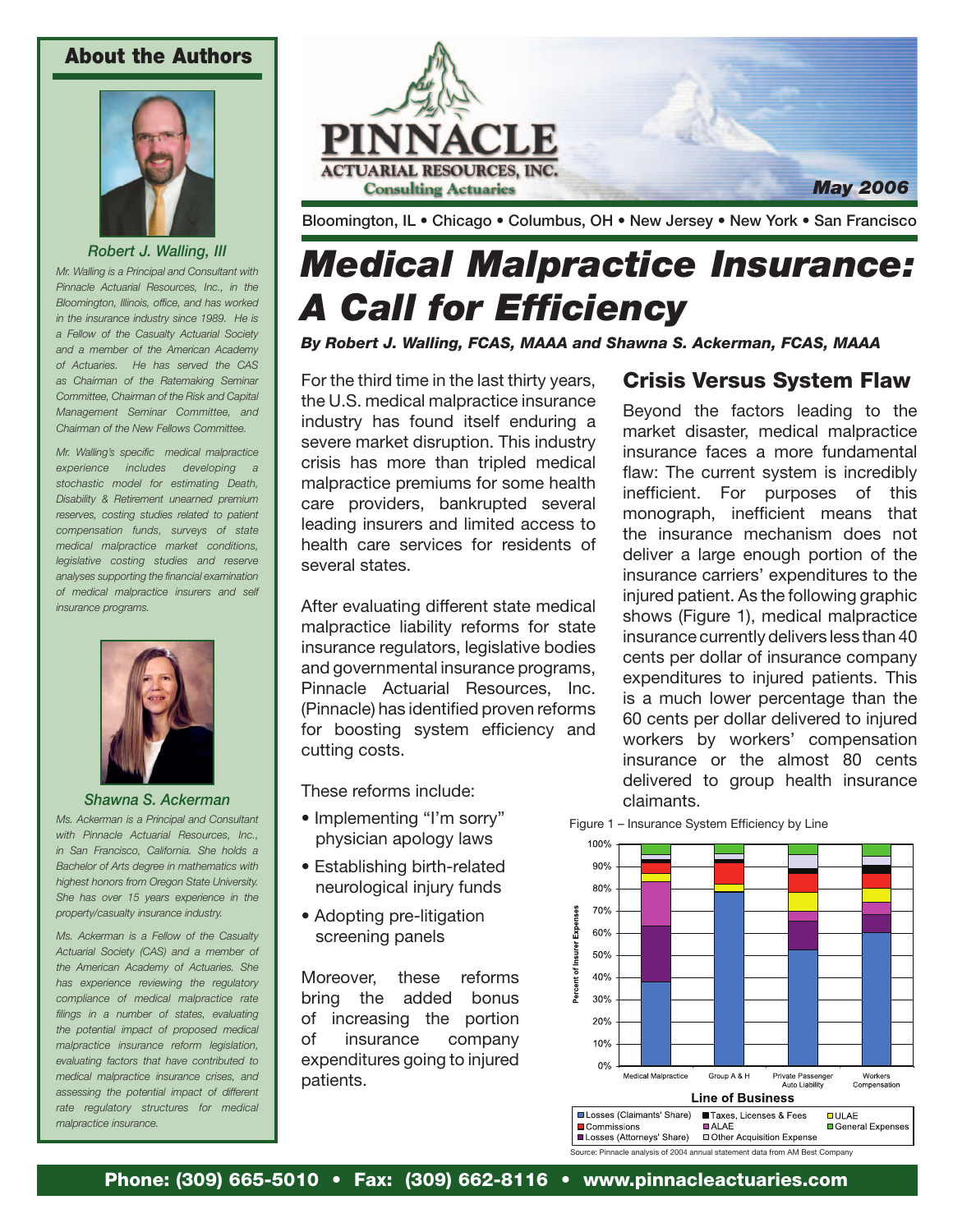Improving the medical malpractice system means going beyond merely cutting costs. Consider caps on non-economic damages. There is no doubt that damage caps do result in one-time savings and can bolster insurance market stability, but they do not encourage delivering fair compensation in a more efficient manner. In fact, without additional reforms, caps reduce patient damage recoveries without any direct impact on other system costs.<sup>1</sup>

### "I'm Sorry" Laws

Physician apology laws or "I'm sorry" laws are growing in popularity, as evidenced by the state legislation considered and passed in the last two years. It's easy to see why. Anecdotal evidence shows that physician apology laws appear to have the potential to reduce overall medical malpractice liability costs by lowering the amount of lawsuits, attorney fees and the claim costs. Additionally, studies show that physician apology laws encourage open communication, reporting and investigation of errors, thereby providing an opportunity to prevent future errors.

| "I'm Sorry" Legislation By State |              |                                          |                                                                                                                    |
|----------------------------------|--------------|------------------------------------------|--------------------------------------------------------------------------------------------------------------------|
| State                            | Year Enacted | Bill                                     | <b>Notes</b>                                                                                                       |
| AZ                               | 2005         | SB 1036                                  | Acts of Apology and Responsibility                                                                                 |
| CA                               | 2001         |                                          | <b>Acts of Sympathy</b>                                                                                            |
| CO                               | 2003         | <b>HB 1232</b>                           | <b>Acts of Apology, Sympathy and Fault</b>                                                                         |
| FL.                              | 2004         | 90.4026                                  | <b>Acts of Sympathy</b>                                                                                            |
| GA                               | 2005         |                                          | Acts of Apology and Regret                                                                                         |
| $\mathsf{II}$                    | 2005         | <b>HB 4847</b>                           | Acts of Apology and Explanation, with 72<br>Hour Time Limit                                                        |
| ΙA                               | 2006 Pending | HB 2716                                  | Acts of Apology and Sympathy                                                                                       |
| <b>MA</b>                        | 1986/2005    |                                          | Acts of Apology and Regret                                                                                         |
| MI                               | 2006 Pendina | HB 4259                                  | Acts of Apology and Sympathy                                                                                       |
| <b>MT</b>                        | 2005         | <b>HB 24</b>                             | Acts of Apology and Sympathy                                                                                       |
| NC.                              | 2004         | HB 669                                   | Acts of Apology. Allows offers to undertake<br>corrective or remedial treatment or actions.<br>and aratuitous acts |
| 0H                               | 2004         | <b>HB 215</b>                            | Acts of Apology and Sympathy                                                                                       |
| 0K                               | 2004         | HB 2661                                  | Acts of Apology and Sympathy                                                                                       |
| OR                               | 2003         | HB 3361                                  | Acts of Apology and Regret                                                                                         |
| ΤN                               | 2003         |                                          | Acts of Sympathy                                                                                                   |
| <b>TX</b>                        | 1999         |                                          | <b>Acts of Sympathy</b>                                                                                            |
| VA                               | 2005         |                                          | Acts of Sympathy                                                                                                   |
| VT                               |              | Case Law provides immunity for apologies |                                                                                                                    |
| <b>WA</b>                        | 2004         | SB 6645                                  | Acts of Apology                                                                                                    |
| <b>WY</b>                        | 2004         | HB 1004/<br>SB 1004                      | Acts of Apology and Sympathy                                                                                       |

Figure 2 - "I'm Sorry" Legislation by State

The renewed legislative activity began with Colorado which, in 2003, passed a law that prohibits expressions of sympathy and full, fault-admitting apologies ("I'm sorry I did this to you") from being used as proof of liability. Previously, several states had enacted laws that excluded an expression of sympathy ("I'm sorry this happened") as proof of liability. **2** liability.



Even without a state law to cover physician disclosures and apologies, several organizations have practiced disclosure with reported success. The Veterans' Administration (VA) hospital in Lexington, Ky., is often cited as an example of effective medical error communications policy. The VA hospital goes one step further than Colorado in its approach to disclosure. Besides encouraging expressions of sympathy and admissions of fault, the VA actively seeks to disclose medical errors and offers direction on how to file a claim, e.g., "I'm sorry that I hurt you and here is what you need to do to file a claim."

This policy of extreme honesty, practiced since the late 1980s, has reportedly reduced lawsuits and settlement and defense costs. Only three cases have gone to trial in 17 years, with the average settlement being \$16,000, compared to the national VA average of \$98,000. Furthermore, cases are closed in two to four months instead of the usual two to four year average, which saves on defense costs.<sup>2</sup> Frequency at the Lexington hospital is in the upper quartile of comparable VA hospitals, $3$  which shows that more patients are receiving compensation even as overall costs for the compensation system are on the decline.

COPIC Insurance Company, the largest medical malpractice carrier in Colorado, also demonstrates the effectiveness of the "I'm Sorry" approach. COPIC's program includes instructions for teaching doctors to discuss medical errors, say "I'm sorry" and make the patient whole. COPIC's training program is mandatory for all insureds. A coordinated claims process to more proactively make patients whole has also been developed. <sup>4</sup> In the four years that the program has been in effect, only two patients have sued while in the program. The program was initially limited to claims of less than \$30,000 and is being expanded to large claims.<sup>5</sup>

Encouraging doctors to apologize for mistakes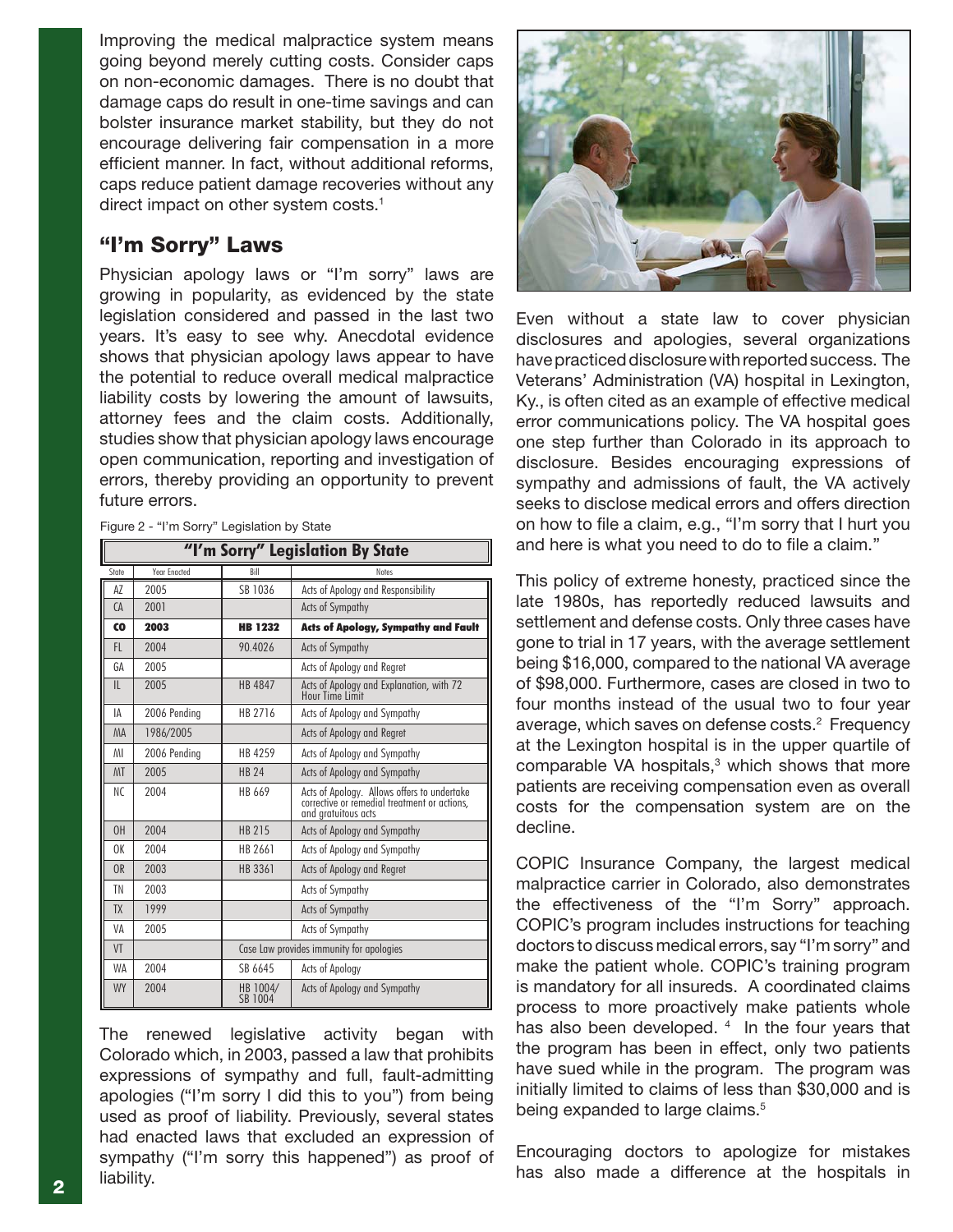the University of Michigan Health System. Since implementing its program in 2002, the system's annual attorney fees have dropped from \$3 million to \$1 million. Malpractice lawsuits and notices of intent to sue have fallen from 262 filed in 2001 to about 130 a year.<sup>6</sup>

The big question, of course, is what will be the ultimate impact of a physician apology law on medical malpractice claims? Beyond a review of existing literature, Pinnacle did its own analysis to assess the impact of physician apology laws. To develop an estimate of the impact of a physician apology law, Pinnacle divided a closed-claim database into claims with a reported loss of \$30,000 or less and those greater than \$30,000.

From the anecdotal evidence reviewed, "I'm sorry" programs have led to a reduction in legal defense costs of 30% to 67%. When applying a  $30\%$  –  $50\%$ reduction in ALAE to smaller claims, this reduction translates to a 3.5% - 5.9% savings in total claim costs. This potential savings assumes that there are not currently "I'm sorry" programs in place. To

the extent that states or risk management programs have already implemented some form of a physician apology program, the savings will be less.

### Birth-Related Neurological Injury Programs

Another approach showing a lot of promise for reducing medical malpractice system costs is a specialized variation of the patient compensation fund (PCF). PCFs are commonly established to provide excess medical malpractice coverage. In New Mexico, for example, insurers can choose to participate in a voluntary program where the PCF is responsible for unlimited medical costs and other economic damages and noneconomic damages up to a damage cap. This coverage applies above the insurer's primary coverage of \$200,000 per occurrence and \$600,000 in the aggregate. Insureds under this program pay a PCF assessment through their insurer.

Generally, PCFs do not materially improve system efficiency but rather enhance the stability of insurer loss results and availability of reinsurance during hard market conditions. However, there is a specific type of PCF, called a birth-related neurological injury compensation program (BRNICP), that does significantly improve efficiency. This can be seen in the following graph (Figure 3) that shows the Virginia BRNICP achieved an efficiency of about 88% in 2004. Unlike broader PCFs, these funds only deal with a specific type of injury – typically birthrelated injuries resulting in both physical and mental disabilities. Unlike other PCFs, BRNICPs change the applicable liability laws. The typical tort law for medical malpractice claims is replaced by a "nofault" type statute. This legal approach ensures that attorney fees are extremely limited in these severe claims. Furthermore, the benefits these claimants receive are usually significantly better than benefits received through a tort-based system.

The intent of this type of legislation is to view birthrelated injuries as a statewide health issue that needs to be addressed as a matter of public welfare, not one of liability and lawsuits. This broader view encourages a variety of other funding mechanisms such as assessments of non-participating healthcare providers and many lines of insurance premiums. These funds significantly reduce medical malpractice insurance costs for physicians in birthrelated specialties in states with these funds.



Figure 3 - VABRNICP Efficiency

There are currently two BRNICPs, the Florida Birth-Related Neurological Injury Compensation Association (NICA) and the Virginia Birth-Related Neurological Injury Compensation Program (VABRNICP). They were both created in 1987-88 as an exclusive remedy for this very specific type of injury. The benefits under the Virginia program demonstrate how this approach can be more generous than a tort award (Figure 4 on the next page).  $\begin{array}{|c|c|}\n\hline\n3\n\end{array}$